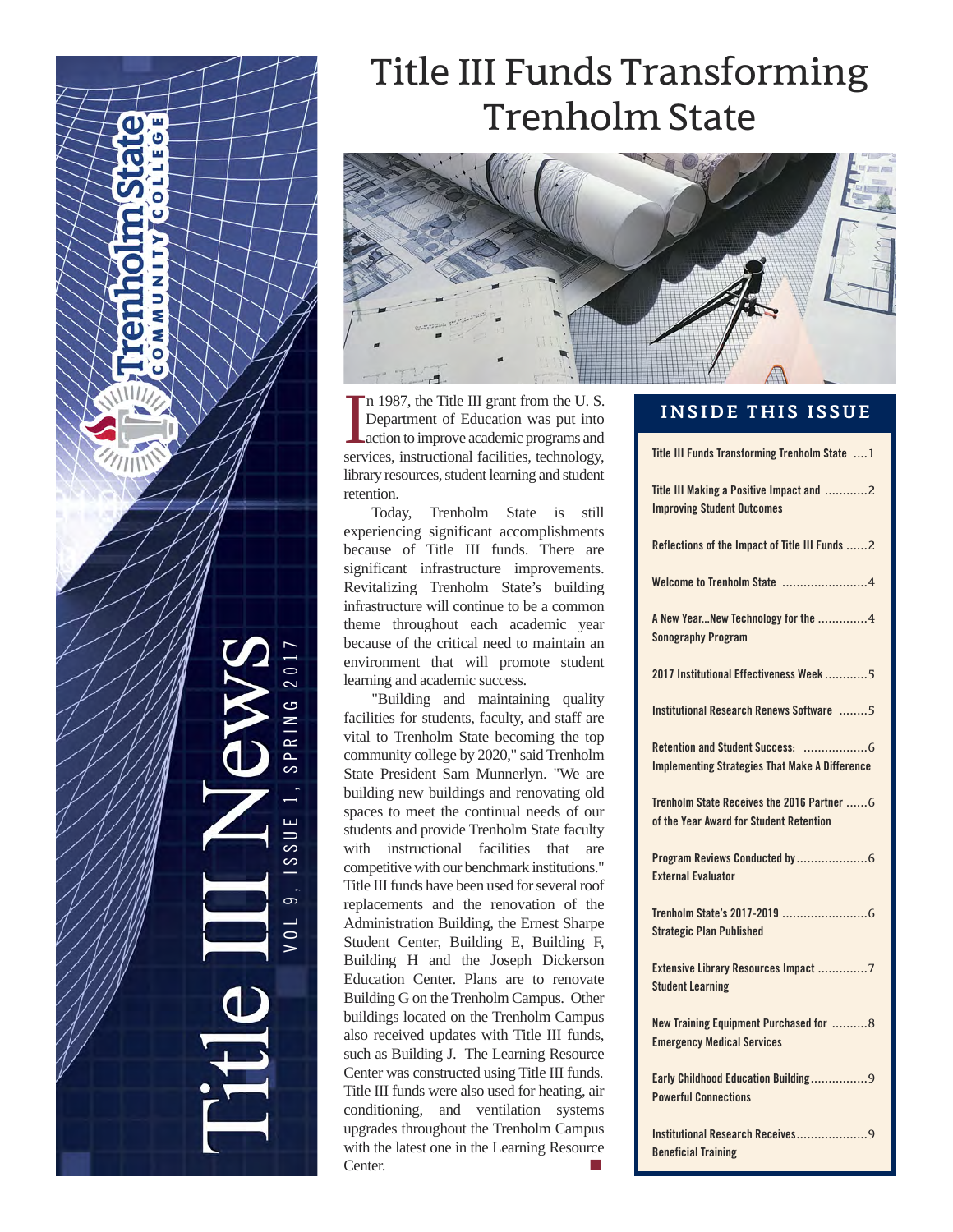# Title III Funds Making a Positive Impact and Improving Student Outcomes

Improving the quality of school facilities is an expensive undertaking.<br>However, when the positive impacts of facility improvement on teachers and mproving the quality of school facilities is an expensive undertaking. However, when the positive impacts of students are translated into dollar figures, the rewards of such investments far exceed

the cost of the investments. That is why Trenholm State is utilizing Title III funds to make a difference.

In addition to improving instructional facilities, the Title III grant is used to expand and update the existing array of

academic programs in order to make the programs more attractive to students and employers. The enhancement includes updating existing programs and developing new programs.

## REFLECTIONS OF THE IMPACT OF TITLE III FUNDS Renovation/Construction Projects



ADMINISTRATION BUILDING



**BEFORE AFTER**

### BUILDING D- ERNEST SHARPE STUDENT CENTER



**BEFORE AFTER**





**BEFORE AFTER**

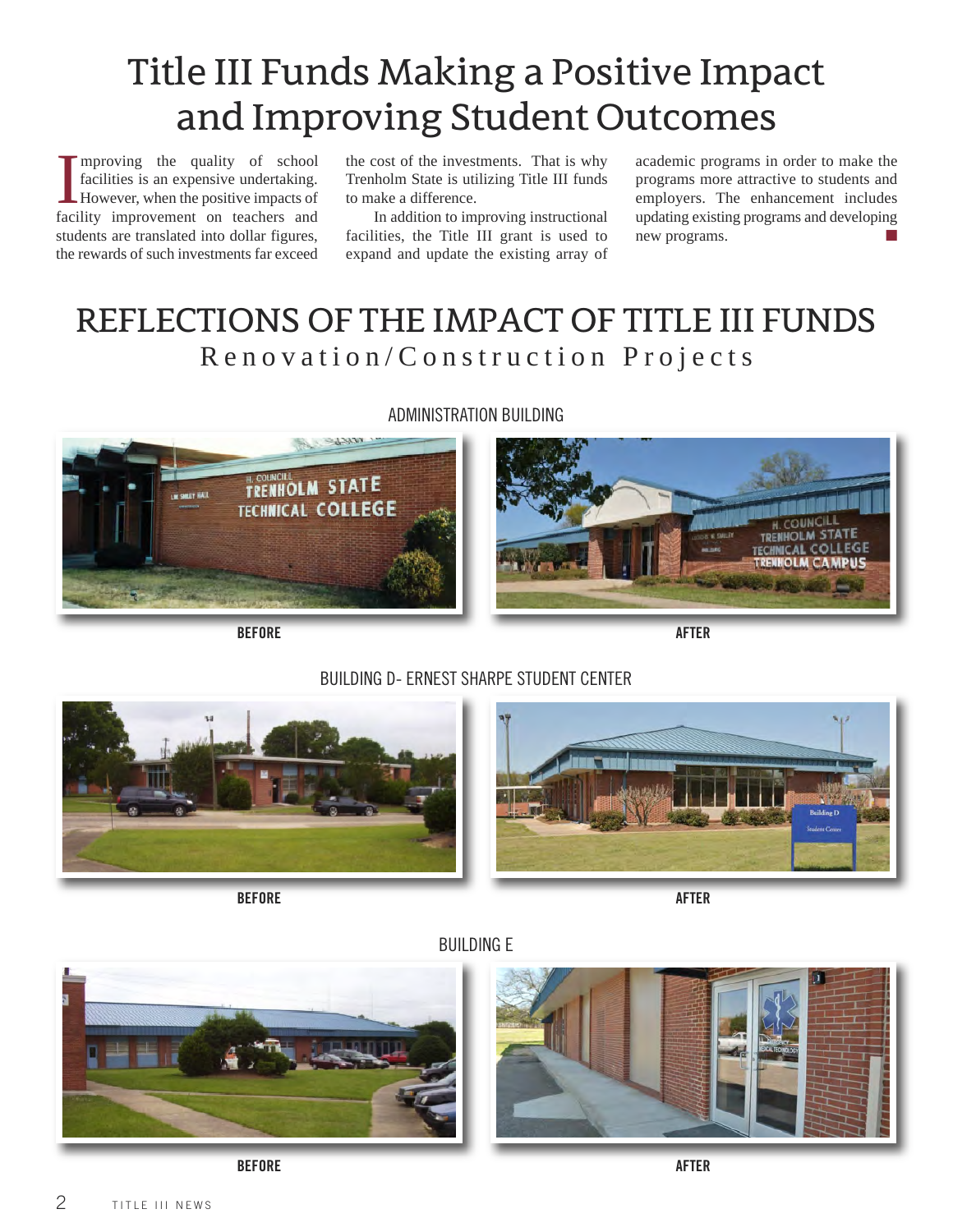## REFLECTIONS OF THE IMPACT OF TITLE III FUNDS Renovation/Construction Projects

#### BUILDING F



**BEFORE AFTER**





BUILDING H





**BEFORE AFTER**

### OLD CULINARY ARTS BUILDING NOW JOSEPH DICKERSON EDUCATION CENTER



**BEFORE AFTER**



TRENHOLM CAMPUS ENTRANCE



**BEFORE AFTER**

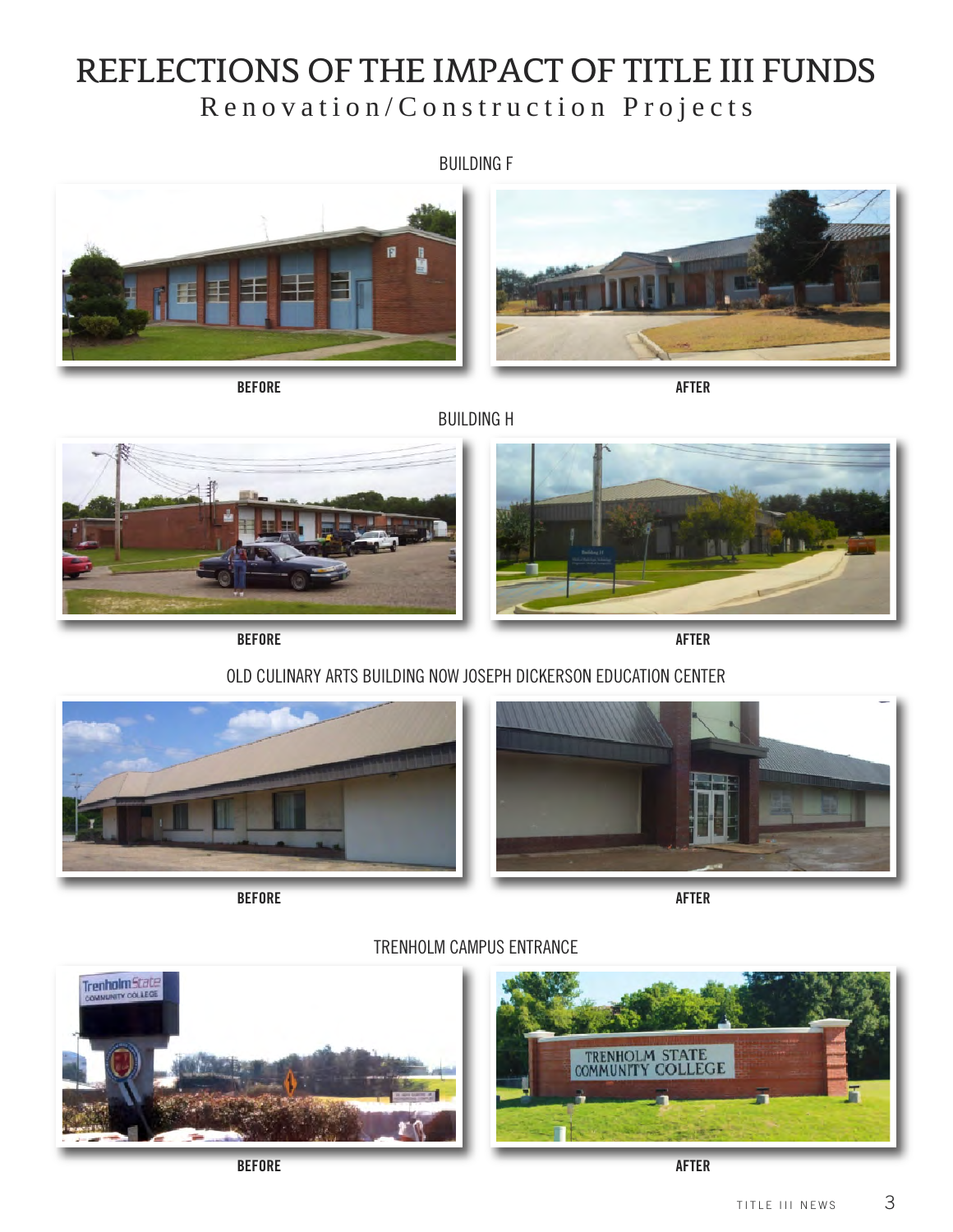## **Community College Title III Team Activity Directors**

**Activity I**  Dr. Mimi Johnson

**Activity II** Mr. Robert Allen

**Activity III** Mrs. Regina Rudolph

**Activity IV** Mr. Paul Blackmon

**Activity V** Dr. Gregory Hudson

**Activity VI** Ms. Ronica Thomas

### **SAFRA Activity Directors**

**Activity I TBA** 

#### **Title III Program Administration**

Mrs. Arlinda K. Knight *Director*

Mrs. Selena Hartley *Secretary*

Ms. Danielle McCord *Program Assistant*

Ms. Alpha Washington *Web Developer*

#### **Title III Historically Black Colleges and Universities Program**

H. Councill Trenholm State Community College Post Office Box 10048 1225 Air Base Boulevard Montgomery, AL 36108 Mr. Samuel Munnerlyn *President* For more information about Title III, visit *www.trenholmstate.edu* and click on Administrative Offices and the Title III link.

# **Trenholm State** Welcome to Trenholm State!

Title III<br>
funds were<br>
used to hire<br>
an instructor for funds were used to hire music. Lewis L. Webb, Jr., is the new instructor of music at Trenholm State Community College. He received his Master of Science

degree in Choral



*Lewis L. Webb, Jr. Instructor of Music*

Conducting from Troy University and Bachelor of Arts degree in Music with concentrations in piano, voice and musical theater. He is currently pursuing a Ph.D. in Music Education. Prior to his position at Trenholm State, he served as a music instructor at Troy University and Montgomery Public Schools.

Mr. Webb has studied voice and piano with Dr. James Glass, Katie Gilbert, Barbara Shinn, and Dr. Catherine Allard.

He has also had roles in operas and musicals and has been a director, music director, and conductor for numerous productions. Mr. Webb is also a published playwright, singer/songwriter, and recording artist. He has traveled nationally as well as internationally, sharing his musical talents through workshops, concerts, and guest appearances. Additionally, he is the founder of Encore Performing Arts Troupe, an auditioned group of children and teenagers age 10-18 who train in acting, singing, and dancing.

Mr. Webb also serves as Minister of Music for Hutchinson Missionary Baptist Church and Assistant Minister of Music at Maranatha Seventh-day Adventist Church, both in Montgomery, Alabama. Mr. Webb is a member of Phi Mu Alpha Fraternity of America and Kappa Alpha Psi Fraternity, Inc. He is the proud father of two boys, Isaiah and DeShawn. **■**

# ANewYear…NewTechnology for the Sonography Program

new year brought new technology<br>to the Diagnostic Medical<br>Sonography (DMS) program.<br>Title III funding purchased two new GE to the Diagnostic Medical Sonography (DMS) program. Title III funding purchased two new GE Logiq P9 ultrasound systems that have provided students and faculty with an improved ultrasound lab experience. A sonographer must have an in-depth knowledge of physics, disease processes, human anatomy, and sonographic technique. Physicians depend on the sonographer's knowledge to evaluate normal and abnormal body parts. The role of ultrasound in medicine is continually growing. New applications and imaging equipment are in a constant state of development. Its continued growth and development are dependent on highly qualified and well-trained medical sonographers.

Brandi Merrill, Program Coordinator, says that "up-to-date technology in the Diagnostic Medical Sonography program is crucial to our students and the community. The addition of the new systems is helping students to become



more proficient in scanning and optimizing imaging parameters."

Since 1999 the DMS program has been providing the healthcare community with top-notch sonographers.The majority of sonographers in the tri-county area are graduates of this program. April Dozier, Clinical Coordinator, stated that "the technology updates that are occurring out in the clinical facilities must be simulated in the lab setting to prepare students for the real-life scenarios adequately.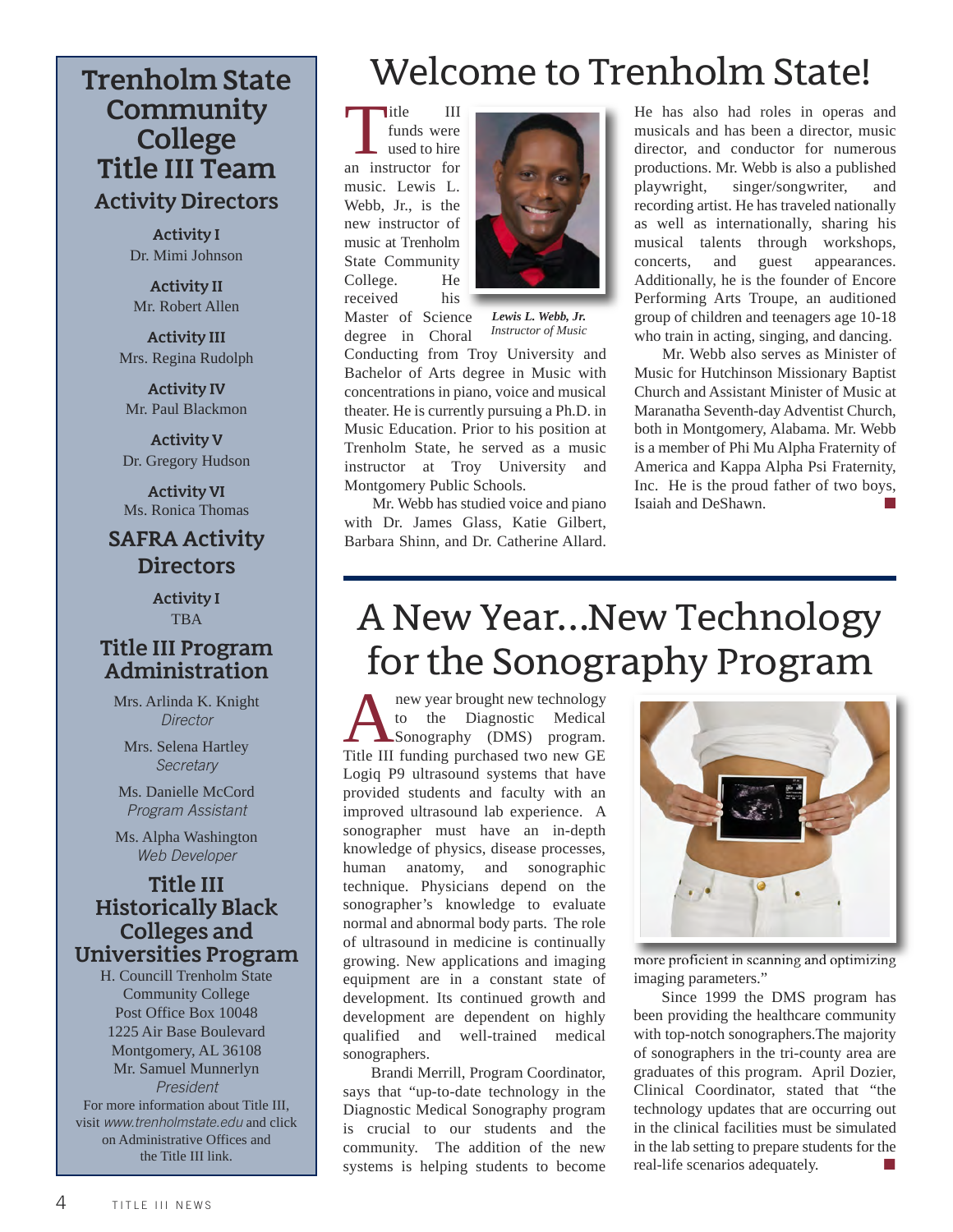# 2017 Institutional Effectiveness Week

Institutional Research and Advancement hosted its annual Institutional Effectiveness Week, which n February 2017, the Office of Institutional Research and Advancement hosted its annual supports Activity I's objective to effectively communicate, train unit heads and coordinate compliance with the requirements of Southern Association of Colleges and Schools Commission on Colleges (SACSCOC) institutional effectiveness standards and other institutional research functions. More specifically, it serves to highlight the importance of the institutional effectiveness process at Trenholm State. According to Terri Manning (Manning 13- 21), "institutional effectiveness consists of a set of ongoing and systematic institutional processes and practices that include planning, the evaluation of programs and services, the identification and measurement of outcomes across all institutional units (including learning outcomes in instructional programs), and the use of data and assessment to inform decision-making." Institutional effectiveness is considered one of the major components of the SACSCOC accreditation principles as evidenced by its influence throughout the core requirements, comprehensive



*Dr. Mimi Johnson, Director of Institutional Research and Advancement and Mrs. Eboni Love-Eiland, Accountability and Assessment Coordinator*

#### standards, and federal requirements.

Creating an engaging environment, the OIRA, held a series of fun and informative activities that included IE Crossword Puzzle, Assessment Plan Completion Dance Video and Quiz, and Trenholm Trivia. The culminating event was an open house, Cupcakes and Coffee, which was attended by employees, Alabama Community College System employee and students who took part in Trenholm's inaugural Mannequin Challenge and IE Scramble Board. The



*Ms. Kelly Birchfield from the Alabama Community College System*

Mannequin Challenge was filmed and posted on YouTube, which has already received 277 views.

The staff brainstorms to develop innovative ways to brand IE at Trenholm State and enhance the IE process. The 2017 Institutional Effectiveness Week is just one component of that effort. **■**

#### **References**

Manning, Teri. "Institutional Effectiveness as Process and Practice in the American Community College." New Directions for Community Colleges 2011: 13-21.



# Institutional Research Renews Software for Program Reviews and Accreditation

The Strengthening Institutional Research and Effectiveness activity, under the auspices of Title III, recently renewed several software subscriptions to support two of its objectives. The program review and accreditation modules purchased from Campus Labs assists in completing objectives. Trenholm State Community College conducts a comprehensive and indepth review of at least 20% of its programs annually. The program review module allows this process to be implemented using a web-based modality that is password protected and may be accessible at any time. The program

review allows us to improve teaching and learning at our College. By becoming more aware of their instructional habits and methods, faculty can gain a clearer view of their teaching impact on positive learning outcomes. The result is a deeper understanding of students and a greater ability to support them. The accreditation module allows us to organize, analyze, and learn from all of the vital information about our College as we prepare for our reaffirmation with the Southern Association of Colleges and Schools Commission on Colleges (SACSCOC). Both of these modules allows us to streamline our processes as it relates to institutional effectiveness and accreditation.

Survey Monkey was also recently renewed and allows us to create and publish online surveys in minutes, and view results graphically and in real time. Often, access to Survey Monkey is given to other departments to conduct ad hoc surveys. This past fall, Survey Monkey was used by Student Services to hold student elections.

All of these robust products allows Activity staff to serve our constituents better and strengthen the College's institutional effectiveness process. **■**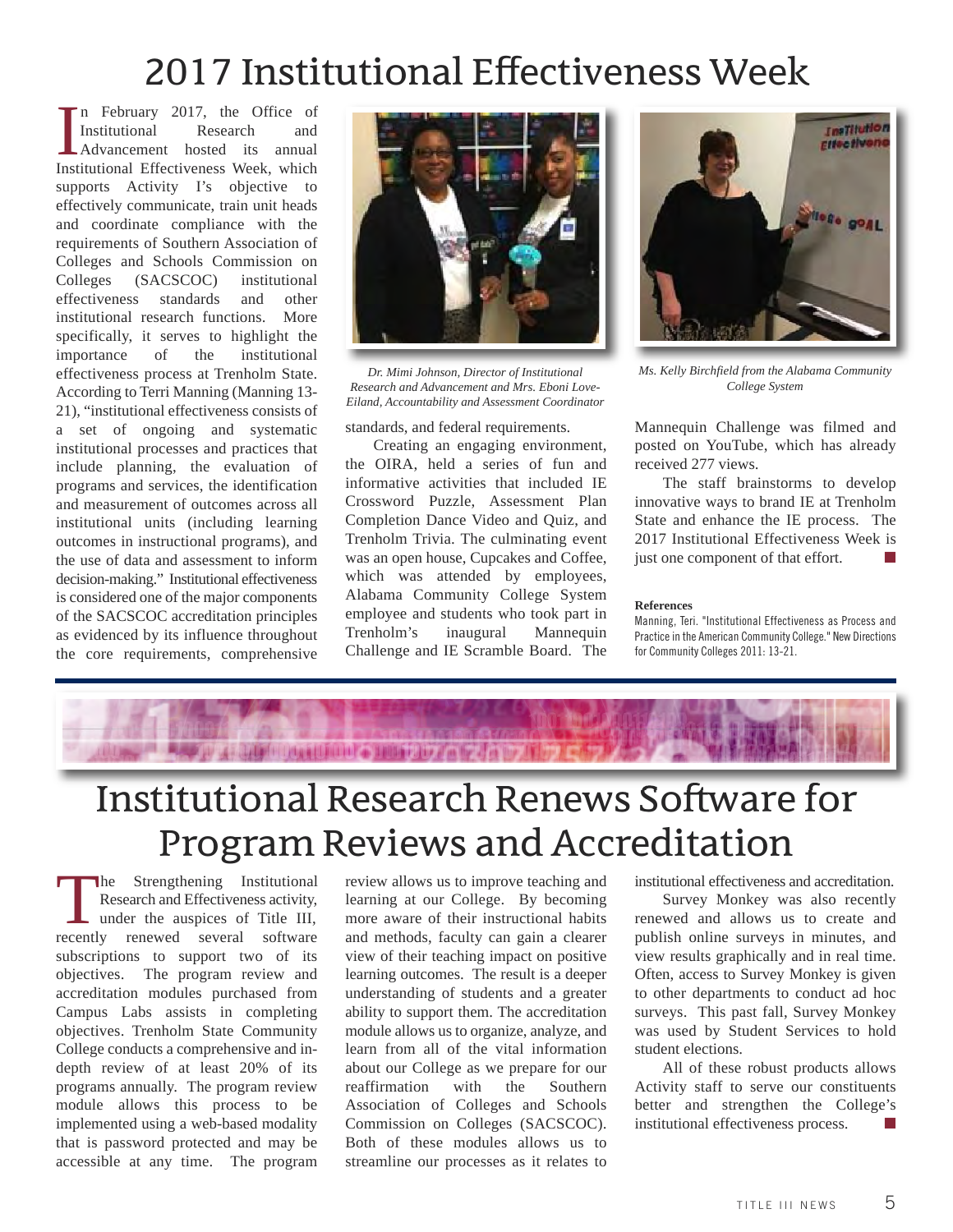Retentionand Student Success: Implementing **Strategies That** Make A Difference



A sharpened focus on retention, persistence, and graduation has colleges and universities looking for more effective ways to support student success. Because of Title III funds, Trenholm State is putting effective programs in place. The institution is designing, developing, and launching retention and student success programs that work.

TrenholmState Receivesthe 2016 Partner of theYear Award for Student Retention

AP Technologies, every year,<br>recognizes exemplary among their<br>community of SmartEvals recognizes exemplary among their SmartEvals partners. Trenholm State Community College was the recipient of the 2016 Partner of the Year Award for Student Retention.

Trenholm State has played a key role in student success with the opening of the Student Success Center in 2014. The dedication and hard work have paid off for Trenholm State students with increased student success evident by several key



*Ms. Monica Robinson, Director of the Student Success Center and Dr. Gregory Hudson, Dean of Students*

measures. In the first year with SmartEvals, Trenholm State posted a 24% increase in baseline 5-year retention rate and a 14% increase in credit hour production rate. As a result of effective early warning referral and intervention, the Student Success Center had an increase of 41.5% in course retention rates over the course of the 2014-2015 academic year. **■**

## Program Reviews Conducted by External Evaluator

**OREC A** are of the components of Trenholm<br>State's institutional effectiveness<br>(IE) process includes an annual<br>review of at least 20% of its programs. In State's institutional effectiveness (IE) process includes an annual review of at least 20% of its programs. In 2016, a total of four programs were reviewed which included Automotive Manufacturing, Auto Body Collision, Nursing Assisting and Graphic Design. Title III funds were used to review two of

the four programs located on the Trenholm Campus. Previously, the evaluation of the program review was conducted by peer evaluators from other programs at the College. The Office of Institutional Research and Advancement (OIRA) wanted to transition the evaluation from a peer evaluation to an external evaluation process. Dr. Myrtes Green, who serves as

the assistant to the president and director of Title III and other sponsored programs at Lawson State Community College, was hired to conduct the evaluations. Dr. Green has extensive experience in higher education to include stints in administrative positions in instruction and  $institutional research/effectiveness.$ 

## Trenholm State's 2017-2019 Strategic Plan Published

**Recently, the College underwent and comprehensive**<br>yearlong process to develop the<br>2017-2019 Strategic Plan **Under the** extensive and comprehensive yearlong process to develop the 2017-2019 Strategic Plan. Under the direction of Dr. Pend Armistead, a strategic planning consultant, the strategic visioning process, which is a comprehensive methodology that is diagnostic in scope and is proactive and marketing oriented. The formalized methodology is structured to assist in developing and implementing a pathway for growth and development that is consistent with changing local circumstances associated with economic, social, educational and other

environmental influences and conditions. It is an integrated technique that applies review and data collection processes as a means of implementing a holistic review and evaluation; thus generating a realistic and relevant course of action.

The process was grounded in acquiring significant amounts of data pertaining to internal (micro) and external (macro) environments. The data is then used to determine degrees of completion of major tenets of the College's prior plan, eliminate major goals no longer relevant or are fully completed, and identify and incorporate additional goals as verified by

environmental conditions, and/or adjust and modify existing goals to accommodate alternate degrees of emphasis and resource allocations.

The 2017-2019 Strategic Plan includes the College's revised vision, mission statement, core values and strategic goals. Further, it serves to give the college direction for the next three year as it relates to accomplishing its mission. Using Title III funding, Activity  $I -$ Strengthening Institutional Research and Effectiveness published the Strategic Plan and disseminated it to pertinent stakeholders.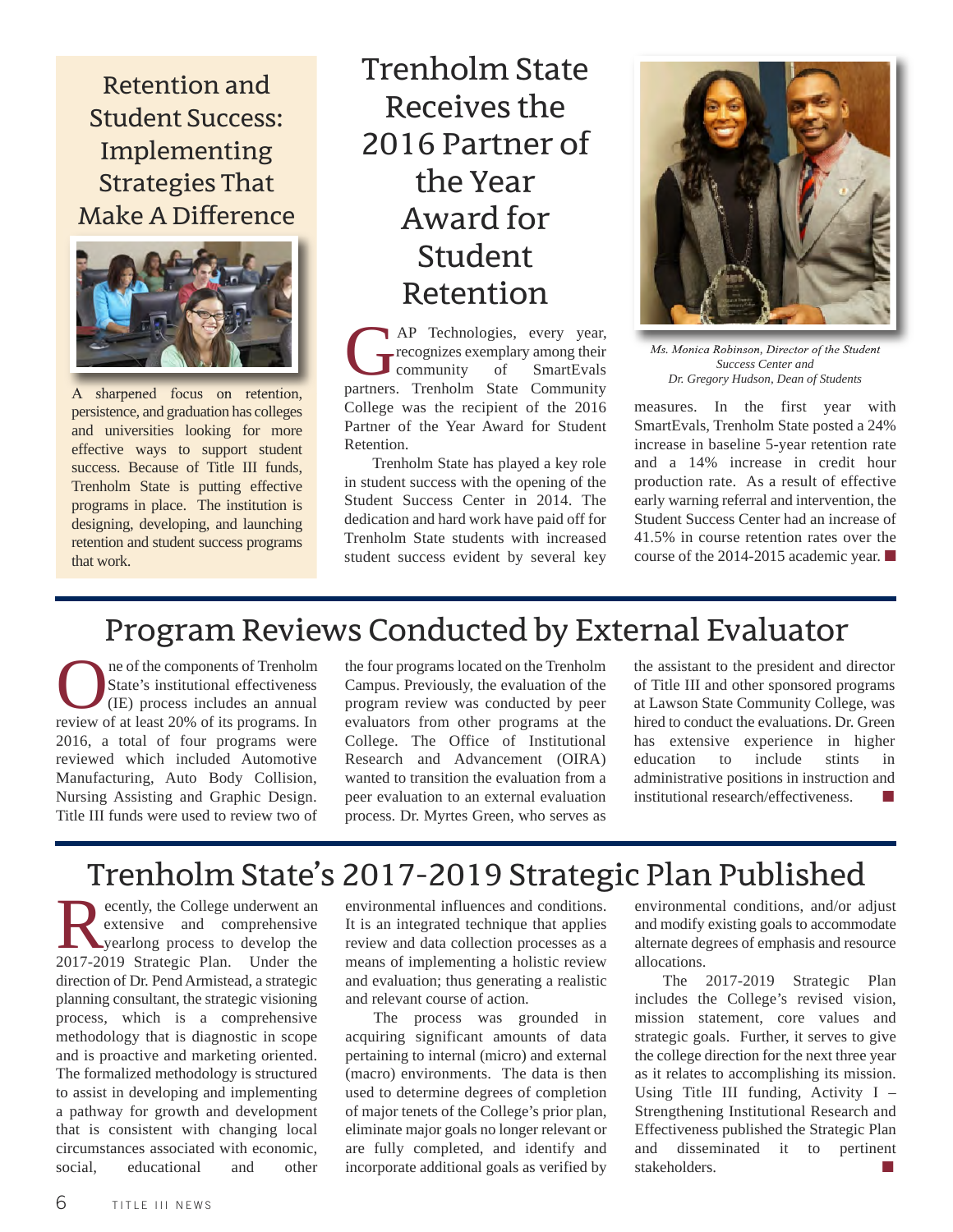## Extensive Library Resources Impact Student Learning

I ibrarians are increasingly called<br>upon to document and articulate the<br>value of academic and research<br>libraries and their contribution to upon to document and articulate the value of academic and research libraries and their contribution to institutional mission and goals. Trenholm State's Value of Academic Libraries Initiative responds to these demands and positions academic librarians as contributors to campus conversations on accountability and impact.

Activity IV strives to provide quality library resources for student use. The library set its sights on technology to enhance student learning as well as faculty services. During the first and second quarter, the library renewed databases which provide credible research information to students and to help them succeed while at the College and turn them into lifelong learners. The library purchased upgrades to existing technology, technology to improve library services, and services through faculty with the acquisition of laptops and licenses.

As part of Objective II, strengthening the critical skills of students through information literacy, the Information Literacy Librarian has conducted 18 information literacy sessions and reached 277 students in the English, Psychology, Culinary Arts, History, Cosmetology and Nursing programs. The library continuously works with faculty and students to enhance learning and understanding of the libraries resources to increase knowledge and skills needed both inside and outside of the classroom to become lifelong learners.

The Sirsi Dynix contract is the largest necessity contract the library maintains. Sirsi Dynix provides the library management system containing all the library holding including books, ebooks, journals, videos, DVDs, and archives. Without this system, the library would be unable to function both efficiently and productively. Using Sirsi, students can find valuable resources that will assist them with their research.

The Wall Street Journal covers breaking news, current headlines, top stories, photos, videos, detailed and indepth analysis of the from the United States and around the world. The Wall Street Journal is published six days a week by Dow Jones & Company. The newspaper is published in broadsheet



*Mrs. Amy Smith conducting an information literacy session with Cosmetology students*

format and online. Students are able to read the journal for tips in money management and financial investments. They can also read articles to keep up with national and international news affecting them.

Each year, the library renews the WebDewey cataloging subscription. WebDewey assists the library using the Dewey Decimal Classification® (DDC) system to catalog records into the library management system with ease. WebDewey includes all content from the print edition and features regular updates, easy-tonavigation, simple user interface for the novice as well as the power-user, and BISAC-to-DDC mappings. This is primarily a library tool used to perform complicated cataloging procedures before records are uploaded into the library management system. Without this system, it would take weeks to enter resources into the library collection.

One of the most valuable tools for education is The Chronicle of Higher Education news source. The Chronicle of Higher Education publishes news, information, and jobs for college and university faculty members and administrators. The library subscribes to the online version which can be accessed by anyone at the college through the libraries web page. The Chronicle of Higher Education is published every weekday. The Chronicle's website features the contents of the latest issue; daily news and advice columns; thousands of current job listings; an archive of previously published content; vibrant discussion forums; and career-building tools such as online CV management, and salary databases. Although primarily a tool for faculty and staff, students can read the

Chronicle to find worthwhile articles in the education field. Faculty can read the Chronicle to stay abreast of the changes and challenges facing higher education.

ProQuest is one of the most trusted information resources for libraries. Through ProQuest, the library subscribes to the Black Studies Center that supports research, teaching, and learning in Black Studies such as history, literature, political science, sociology, philosophy, and religion. The Black Studies Center is a digital core collection of primary and secondary sources that record and illuminate the Black experience, from ancient Africa through modern times. It provides a wealth of content, material unavailable elsewhere cross-searching for multiple perspectives to support research, teaching, and student projects. The Career and Technical Education database provided by Proquest is an excellent resource for vocational information. This database includes nearly 600 titles, with more than 500 available in full text for quick access to research on any technical topic. Students have access to, business, health & medicine, history, literature and language, science & technology, the social sciences, and the arts. Students can easily find information in history, literature, and medicine to aid them in their research. Students wanting to know more about Civil Rights, Voting Rights, and African-American history will find a wealth of information using these databases.

America's News/Newsbank is another database that provides newspaper articles from around the country. The unmatched U.S. news content is from local, regional, and national sources, the largest of its kind. American's News/Newsbank consists of many diverse source types to include printed and online newspapers, blogs, journals, newswires, broadcast transcripts, and videos. Students have up-to-date journal articles on the events shaping the world around them. Newspapers from around the state and the nation are available to them to read and keep up with current events.

The library renewed Biblioboards. Biblioboards is a multi-media database featuring historical content on a wide variety of topics. It has become a popular database in the history classes because it

*Continued on page 6*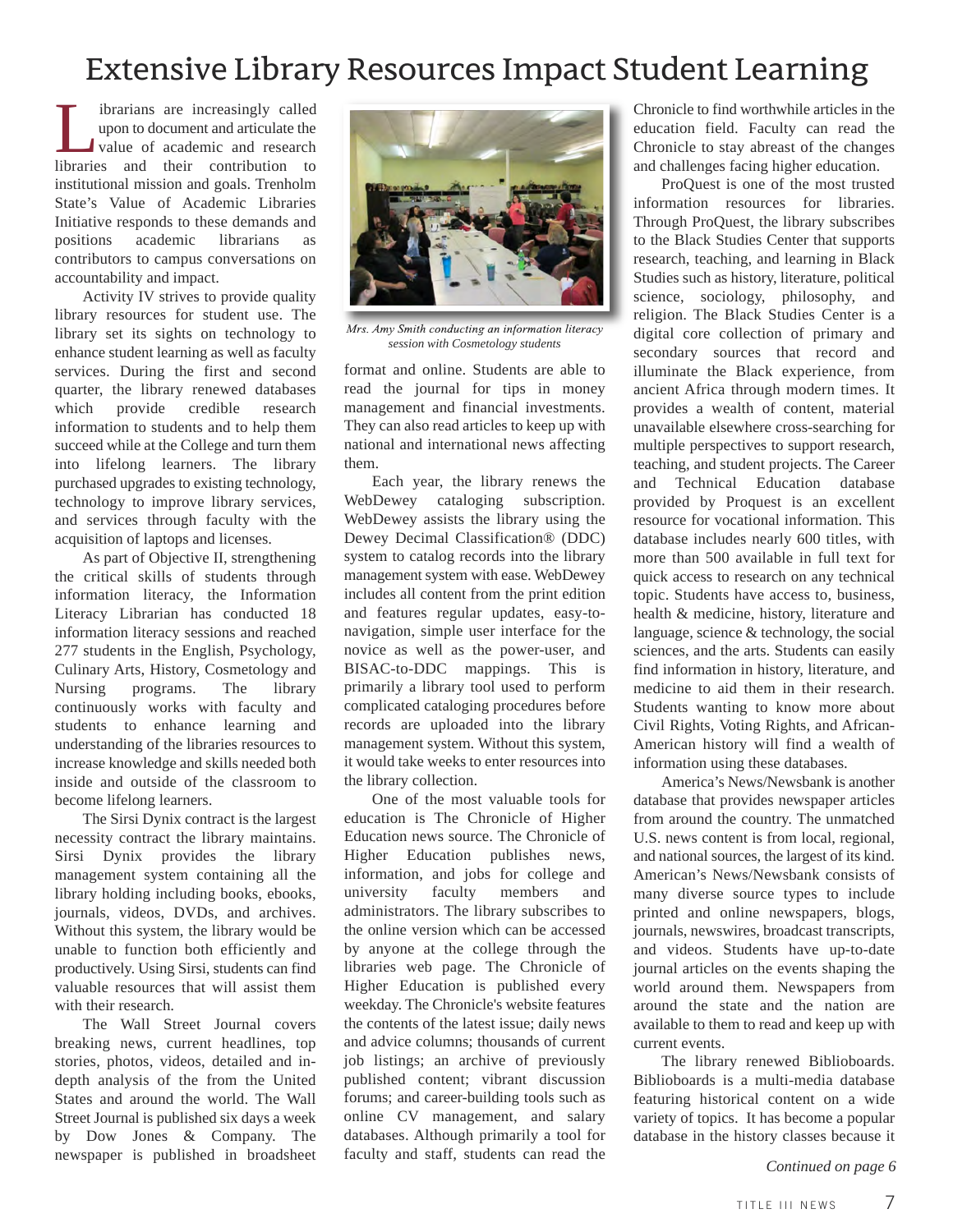#### Extensive Library Resources Impact Student Learning

#### *(continued from page 7)*

contains thousands of pages of primary source content (maps, letters, pamphlets, documents, diaries, photos, and images), as well as historical books and articles, streaming audio and video content, have been expertly organized into anthologies on a wide variety of topics. Biblioboards is a creative and robust multi-user database that helps bridge the digital divide and support lifelong learning for all members of the community. History students at the college find it easy to search for books and other resources by going to the history boards and selecting a collection which to explore. Each collection is unique and contains books, photos and other resources to aid them in their research.

The library hosts a Brown Bag Lunch Series each month. This year the focus of the series has been on local authors. The library has invited four authors to speak about their books for the series. Through Title III the library was able to purchase two of the author's books; Jeanie Thompson's "The Myth of Water: Poems from the Life of Helen Keller" and Jackie Trimble's "American Happiness." These



*Dr. Jackie Trimble* 



books were autographed by the authors and copies placed in the special collections.

The library continues to improve upon its existing technology. It is vital that students be exposed to technological devices which will aid them in their studies at the college. The GoPrint System in the Trenholm library allows students manage their printing with ease. Students send their print jobs to the GoPrint System and can choose to print or not print content. The system frees up the library staff to assist other patrons and gives library patrons an independent feeling. The GoPrint system was recently upgraded to GoPrint Elite. This system allows greater efficiency in print solution. The GoPrint system is available to all Trenholm State students.

The library purchased seven Dell laptops and seven Adobe Acrobat licenses to support teaching and learning among the college faculty and staff. These laptops ensure that faculty can stay connected to the college and have access to software to view, create, manipulate, print and manage files in Portable Document Format (PDF).

The library purchased five Olympus Digital Voice Recorders to ensure students with a hearing impairment may be able to record class lectures and review them at a later date. The recorders capture notes,

lectures, and sound bites. The recorders have a valuable extended battery life, that will be beneficial for both the practical and innovative user.

The library purchased three ScanSnap iX500. The ScanSnap provides students an efficient way to scan documents for class. The scanners will expose the students to technology not readily available outside of the college.

Lastly, the library purchased two Kwikboost charging stations. These charging stations are strong, simple, sleek and the most widely used charging station today. The stations are designed for charging multiple devices from smartphones to tablets. The stations are greatly needed for the college community. The stations will be available for all Trenholm State students to use. **■**



*Trenholm Student Deterrion Pringle using one of the charging stations in the library*

# New Training Equipment Purchased for **Emergency Medical Services**

Title III recently provided<br>\$11,811.50 in funding for the<br>Emergency Medical Services \$11,811.50 in funding for the Emergency Medical Services Department to purchase three training manikins and a 15-lead EKG simulator. The three manikins include two adult manikins and one pediatric manikin. The

manikins will allow EMT, Advanced EMT, and Paramedic students to practice an assortment of skills including airway management, ventilation, suction, CPR techniques, and patient assessment. This equipment will replace manikins which were twenty-years-old. The 15-lead EKG simulator will allow students the opportunity to learn how to obtain an EKG tracing and practice skills in proper placement of electrodes on patients to acquire the EKG. **■**